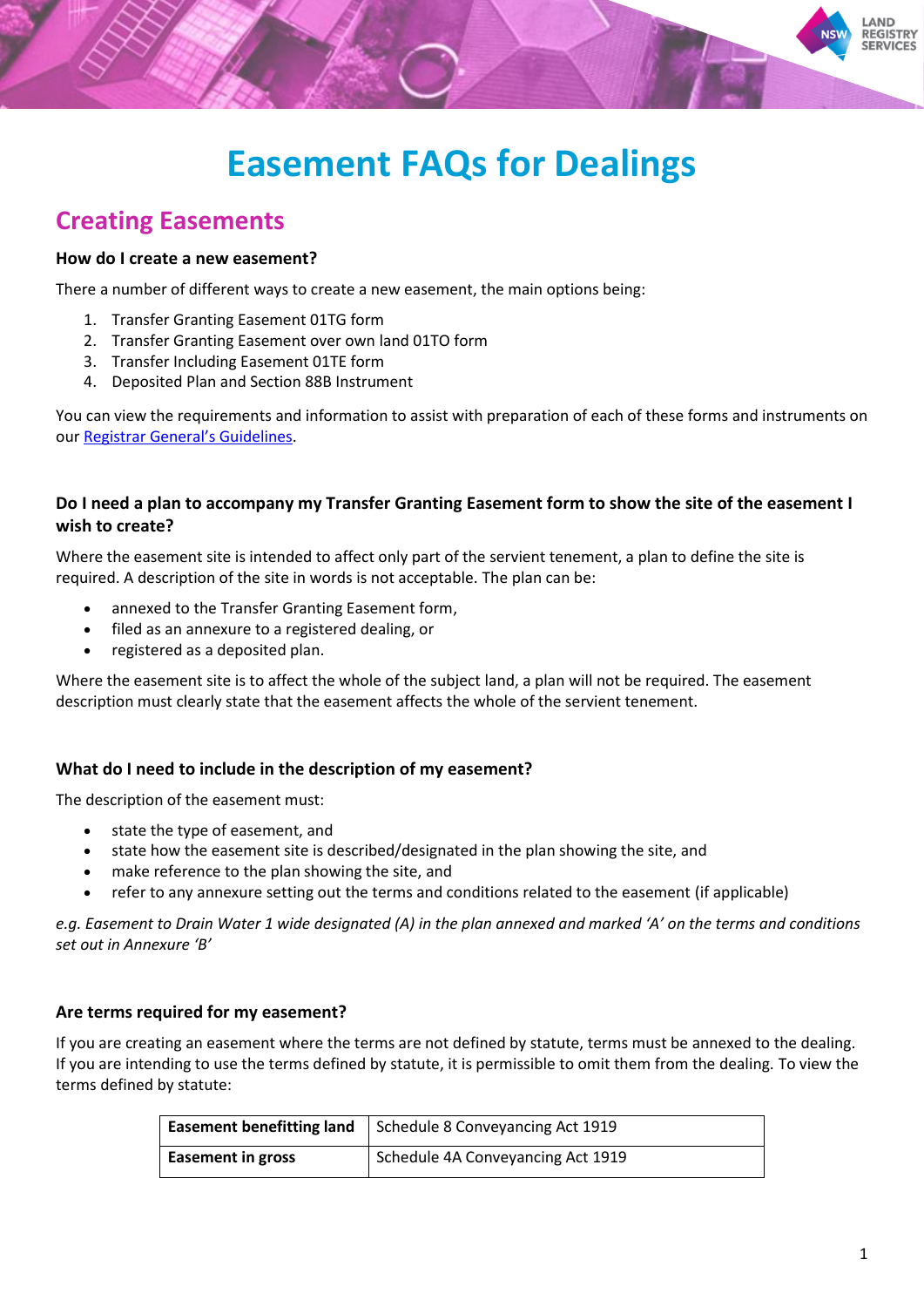The terms for these easements may be varied by way of addition, exception or qualification as set out in the dealing creating the easement. Any changes to these terms or additional terms must be referred to in the easement description.

### **Who needs to sign the plan attached to the dealing?**

Schedule 3 of the Lodgment Rules requires the plan to be signed by all parties who have signed the dealing. This does not include a mortgagee, lessee or chargee.

### **Can I create more than one easement on a form?**

Yes. An extra fee will be payable per additional easement being created.

## **I have multiple dominant tenements which are all owned by different parties, can this be lodged on the one form?**

Yes. This is only possible for a Dealing with Exception. A separate form would be preferrable but if it is to be lodged on one form, an extra fee will be payable per title held in separate ownership. It must be made clear which owner owns which title on the Transfer Granting Easement.

*e.g. Bob Smith as regards 1/12345 and Jane Smith as regards 5/53421*

### **I have multiple servient tenements and multiple dominant tenements, how do I clearly set out which dominant relates to which servient?**

Where it is intended to create an easement that affects more than one servient and dominant tenement, a table should be annexed to the dealing clearly setting out which lots are to be specifically burdended and benefitted by the easement e.g.

| <b>Servient Tenement</b> | <b>Dominant Tenement</b>        |
|--------------------------|---------------------------------|
| 1/123456                 | 2/123456, 3/123456 and 4/123456 |
| 2/123456                 | 3/123456 and 4/123456           |
| 3/123456                 | 4/123456                        |

## **How do I complete the 'Dominant Tenement' panel of the form for an easement in gross?**

Add the name of the prescribed authority/corporation or the words 'easement in gross'.

## **The prescribed authority owns the servient tenement and the authority wants to be listed as the dominant tenement in gross. Can I lodge a Transfer Granting Easement over own land?**

No. This must be lodged using a Transfer Granting Easement 01TG form.

### **I ordered a copy of a cross-easement and received a Transfer form. Is this an error?**

This is not an error. Please see Section 181B *Conveyancing Act 1919*.

**AND REGISTRY SERVICES**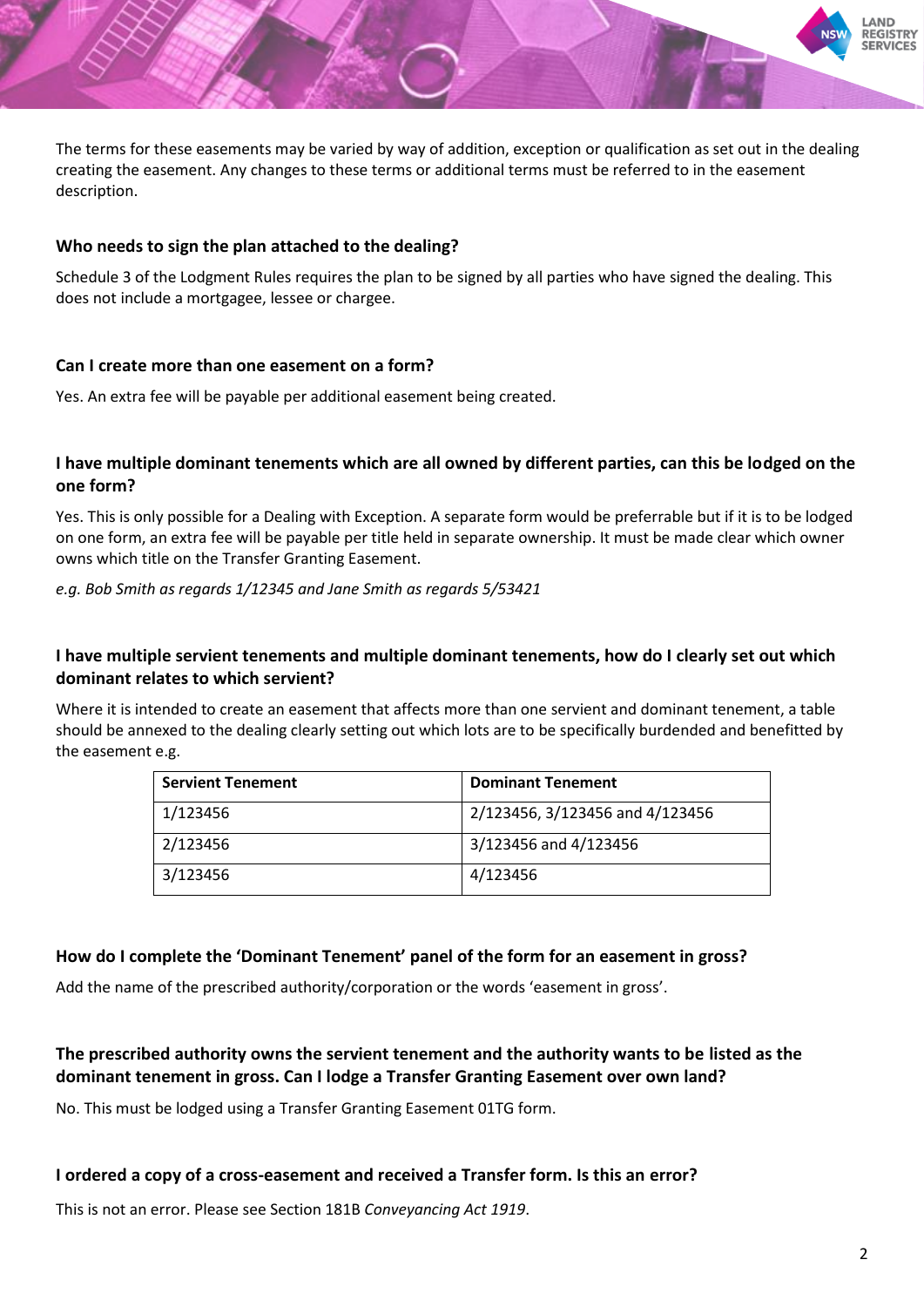

Section 181B *Conveyancing Act 1919* provides for the automatic creation of cross-easements for support of buildings in respect of party walls where an assurance (disposition or transfer) of land (executed on or after 1 January 1931 and before 1 August 1996) results in the lots on either side of the party wall being held:

- in different ownership or
- in different tenancy or shares or
- in a different fiduciary capacity

**NOTE:** This does not apply to party walls shown in deposited plans registered after 1 August 1996.

## **A title benefits from a Book and Number easement but the easement isn't recorded on title. How do we have it added?**

One of the following dealings must be lodged and you must determine which is relevant for your scenario:

- [Record a Subsisting Interest on a Qualified Title](https://rg-guidelines.nswlrs.com.au/land_dealings/dealing_requirements/qualified_title/record_subsisting_interest_qualifiedtitle) 17QS form where the title is qualified and the easement should have been brought forward on conversion or
- Request 11R form together with an Old System Search confirming that the land does benefit from the easement

You may wish to use the services of an information broker who specialises in this type of searching.

## **Cancelling Easements**

**What are the differences between the Transfer Releasing Easement 01TR form and the Cancellation or Extinguishment of Easement 20ECE form?**

| <b>Transfer Releasing Easement</b>                                                                                                                                      | <b>Cancellation of Easement*</b>                                                                                  |
|-------------------------------------------------------------------------------------------------------------------------------------------------------------------------|-------------------------------------------------------------------------------------------------------------------|
| Agreement/deed between the burdened and<br>$\bullet$<br>benefitted parties to release<br>Stamp duty required<br>Executed by the servient and dominant<br>٠<br>tenements | Dominant tenement deciding to release benefit<br>No stamp duty required<br>Executed by the dominant tenement only |

\* Note: This does not apply to an extinguishment of easement. These are reliant on a Supreme Court Order which must be annexed to the dealing.

## **Do I need consent from any interest holders to register a Transfer Releasing Easement 01TR form or a Cancellation or Extinguishment of Easement 20ECE form?**

The consent of any lessee, mortgagee or chargee of the dominant tenement must be annexed to the dealing where the lease, mortgage or charge was registered after the easement was created.